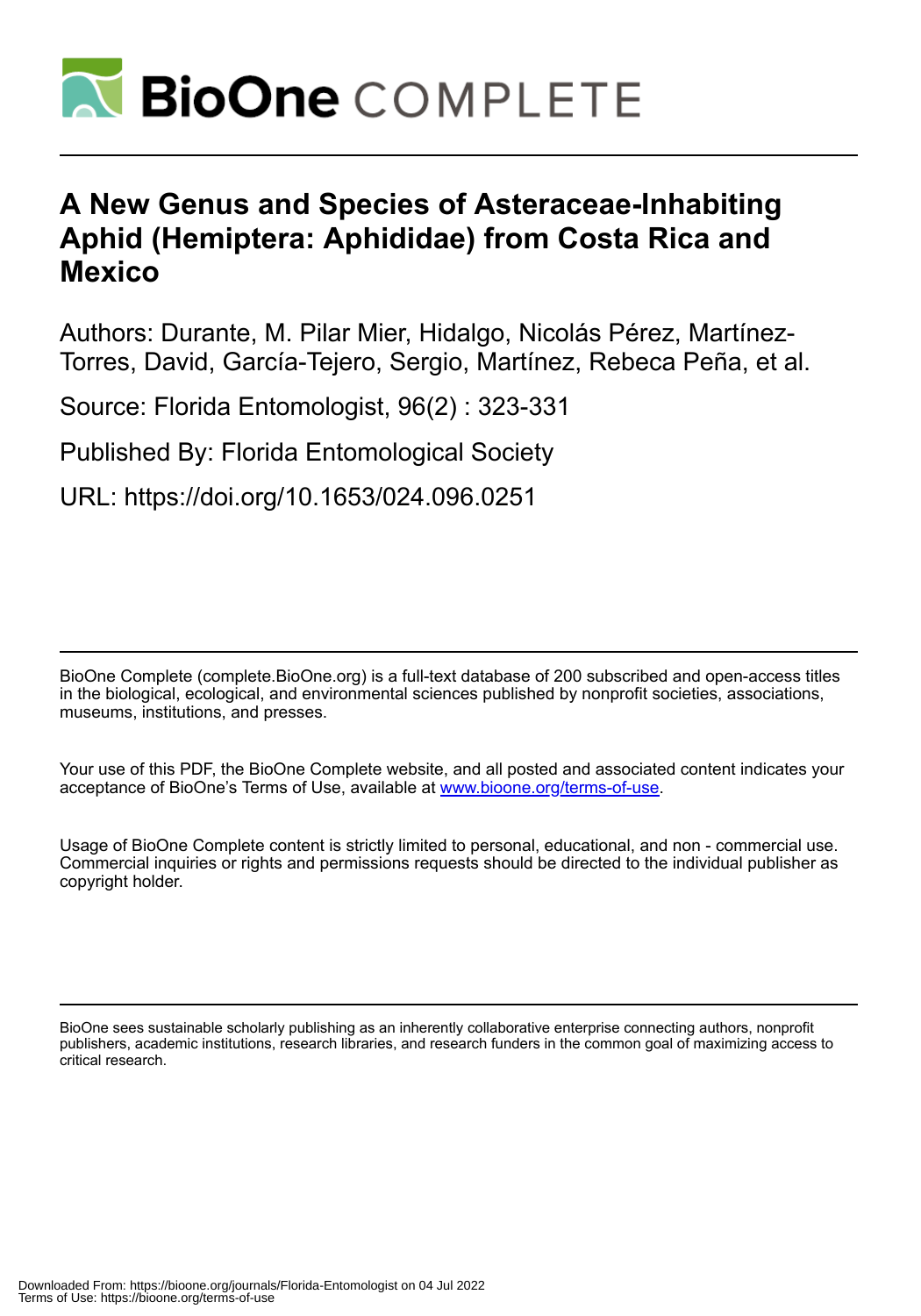# A NEW GENUS AND SPECIES OF ASTERACEAE-INHABITING APHID (HEMIPTERA: APHIDIDAE) FROM COSTA RICA AND MEXICO

M. PILAR MIER DURANTE<sup>1,\*</sup>, NICOLÁS PÉREZ HIDALGO<sup>1</sup>, DAVID MARTÍNEZ-TORRES<sup>2</sup>, SERGIO GARCÍA-TEJERO<sup>1</sup>, REBECA PEÑA MARTÍNEZ<sup>3</sup> AND JUAN M. NIETO NAFRÍA<sup>1</sup>

1 Departamento de Biodiversidad y Gestión Ambiental, Universidad de León, 24071 León, Spain E-mail: mpmied@unileon.es, nperh@unileon.es, sgart@unileon.es, jmnien@unileon.es.

2 Institut Cavanilles de Biodiversitat i Biologia Evolutiva, Universitat de Valencia, Apdo. Correos 22085, 46071 Valencia (Spain) E-mail: david.martinez@uv.es.

> 3 Prolongación Aldama 188 M1 C55, 16010 México, D.F (Mexico) E-mail: regecaphis@hotmail.com.

\*Corresponding author; E-mail: mpmied@unileon.es

#### **ABSTRACT**

*Ucrimyzus villalobosi* Mier Durante & Pérez Hidalgo **gen. n.**, **sp. n.** (Hemiptera: Aphididae: Macrosiphini) are described from apterous and alate viviparous females collected on species of genera *Bidens*, *Schkuhria*, *Senecio* and *Stevia* (Asteraceae: Asteroideae) in Costa Rica and Mexico. Principal components analysis (PCA) was done to verify that the studied aphids belong to a single species regardless of their geographical origin or host plant. Molecular analyses were carried out on the sequences of a fragment of the mitochondrial gene encoding for cytochrome c oxidase subunit 1 (COI) and of a fragment of the nuclear gene encoding elongation factor  $1\alpha$  (EF1 $\alpha$ ). The taxonomic discussion takes into account the conclusions of the molecular analyses and the morphologic study compared with other genera of Macrosiphini. The identification keys by Blackman & Eastop (2006) to aphids living on each mentioned plant genus are modified to include the new species.

Key Words: *Ucrimyzus* **gen. n.,** aphids, Macrosiphini, morphology, principal components analysis, cytochrome oxidase 1, elongation factor  $1\alpha$ 

**RESUMEN** 

Se describe *Ucrimyzus villalobosi* Mier Durante & Pérez Hidalgo **gen. n.**, **sp. n.** (Hemiptera: Aphididae: Macrosiphini) a partir de hembras vivíparas ápteras y aladas recogidas en Costa Rica y México sobre plantas de los géneros *Bidens*, *Schkuhria*, *Senecio* y *Stevia* (Asteraceae: Asteroideae). El análisis de componentes principales de los especímenes asegura que son de la misma especie cualquiera que sea su origen geográfico o su planta hospedadora. Se han analizado sendos fragmentos del gen mitocondrial que codifica la subunidad 1 de la citocromo c oxidasa (COI) y del gen nuclear que codifica el factor de elongación 1  $\alpha$  (EF1 $\alpha$ ). La discusión taxonómica se ha basado en las conclusiones de los análisis moleculares y en el estudio morfológico comparado con géneros de Macrosiphini. Se modifican las claves de identificación de Blackman & Eastop para los pulgones que viven en los mencionados 4 géneros de plantas para incluir en ellas el nuevo género *Ucrimyzus*.

Palabras Clave: *Ucrimyzus* **gen. n.,** pulgones, Macrosiphini, morfología, análisis de componentes principales, citocromo oxidasa I, factor de elongación 1\_

Translation provided by the authors.

During expeditions to Costa Rica in 2008, 3 of the authors (M.D., P.H., N.N.) and W. Villalobos (Villalobos Muller et al. 2010) collected apterous and alate viviparous female macrosiphines (Aphididae, Aphidinae, Macrosiphini) on *Bidens pilosa* (Asteraceae, Asteroideae) in the University of Costa Rica main campus. Additional individuals

collected on *Bidens, Schkuhria, Senecio* and *Stevia* in several Mexican localities, and kept in the *collection génerale d'aphides of the Muséum national d'Histoire naturelle* (Paris, France), were studied; these specimens had been provisionally identified by the Prof. G. Remaudière as *Hyperomyzus* sp. and marked as possible new species.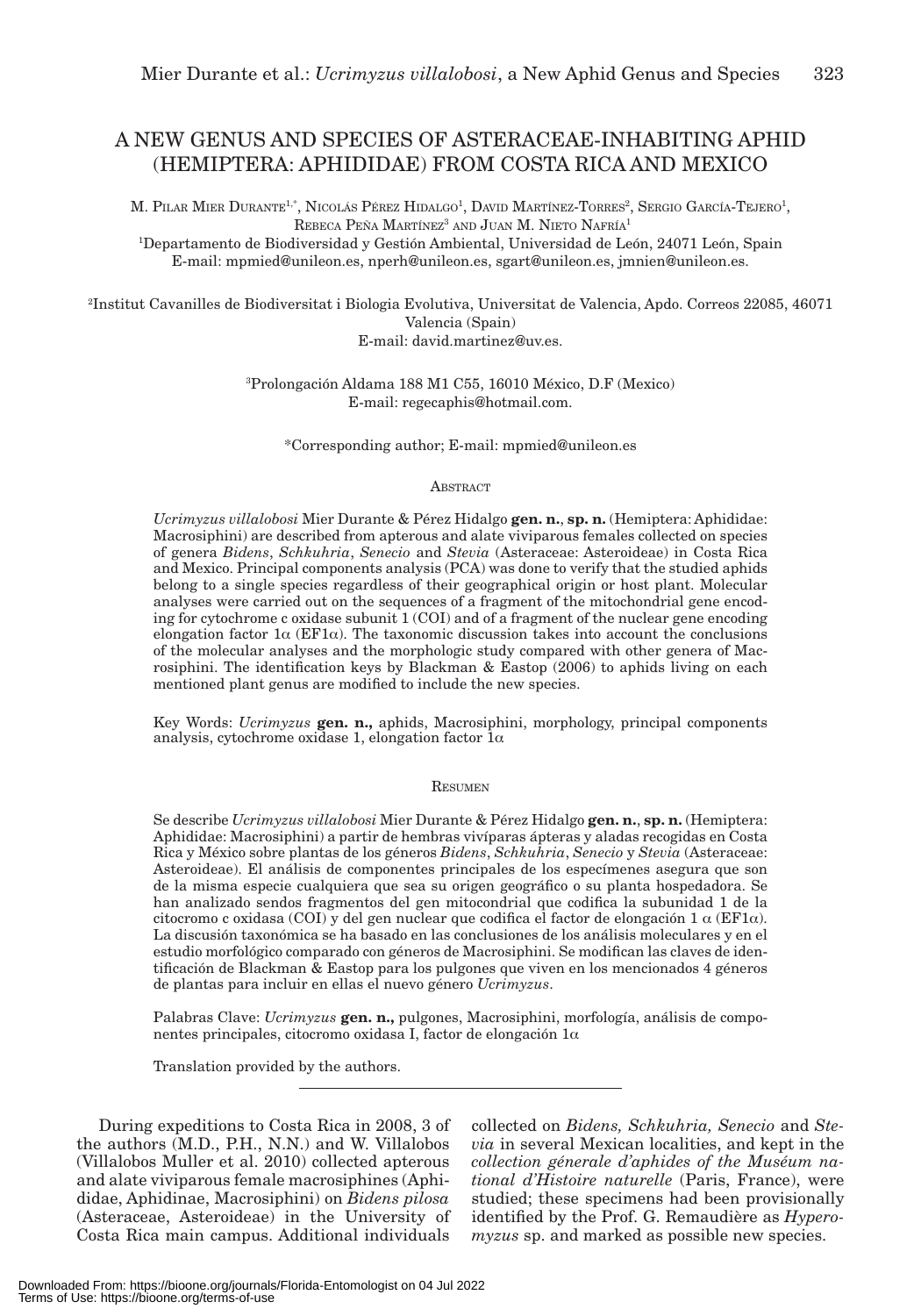Morphological, statistical (PCA) and molecular (genes COI and  $EF \alpha$ ) studies have been carried out and have shown that (i) the studied specimens belong plausibly to a single species independently from their geographical origin or host plant, and (ii) it is a new species, which can not be included in any known Macrosiphini genus, and so, a new genus and its type species are established.

# MATERIAL AND METHODS

Ten samples collected in 1 Costa Rican and 6 Mexican localities have been studied (see "Types" section), considering a sample as the group of specimens collected on the same species of plant in a locality on a specific date. Specimens were preserved in microscopic slides with a water-soluble mounting medium (Nieto Nafría & Mier Durante 1998). Aphids for molecular analyses were preserved in 96% ethanol until processing; these individuals were caught together with the holotype on the same plant specimen.

Morphological measurements were made according to Nieto Nafría & Mier Durante (1998). In the description, measurements are lengths except when indicated otherwise as width or diameter.

The comparative morphological study was conducted on species (i) whose apterae possess swollen siphunculi and have been recorded in North America or (ii) are known to feed on Asteroideae species over the World. Specimens belonging to diverse genera presumably related with the new one and also specimens of the most part of American species currently classified *Neonasonovia* Hille Ris Lambers, 1949 (subgenus of *Hyperomyzus* Börner 1933), in the collections of the *Muséum national d'Histoire naturelle* (Paris, France) and the *Universidad de León* (Leon, Spain) were examined. Several taxonomic works, mainly Blackman & Eastop (2006), Blackman (2010), Foottit et al. (1993), Heie (1992, 1994, 1995), Miyazaki (1971), and Nieto Nafría et al. (in press), were consulted.

A Leica DC digital camera with IM 1000 version 1.10 software was used for the photomicrographs.

The variables used in the PCA (principal components analysis) are the metric and meristic characters mentioned in the description of 39 apterous viviparous females; all samples are represented. Variables were standardized to zero mean and unit standard deviation prior to the analysis to give the same weight to all of them.

Molecular phylogenetic analyses were done (i) on a fragment of the mitochondrial DNA containing the 5' region of the cytochrome c oxidase 1 (COI) and (ii) on a fragment of the nuclear gene coding for elongation factor-1 alpha ( $EFA$ ) of 3 specimens of the Costa Rican sample.

DNA extraction was done following the Hot-SHOT (Hot Sodium HidrOxide and Tris) method (Truett et al. 2000).

PCR amplifications of each mentioned fragment were done on 3 μL of the extracted DNA. A 710 bp fragment of the 5' region of the COI gene was amplified using primers LCO1490 and HCO2198 described by Folmer et al. (1994). PCR conditions for COI amplification were as follows: 94 °C for 1 min, 35 cycles of 94 °C for 30 s, 48 °C for 1 min, and 68 °C for 1 min; a final extension step of 7 min at 68 °C was included after cycling. Amplification of the  $EFi\alpha$  fragment was done using 2 consecutive PCR reactions with primers Efs175 (Moran et al. 1999) and Efr1 (5'GTGTG-GCAATSCAANACNGGAGT3') in the first reaction and then primers Efs175 and Efr2 (5'TTG-GAAATTTGACCNGGGTGRTT3') in the second semi-nested reaction. PCR conditions used in the first reaction were 94 °C for 1 min; 40 cycles of 94 °C for 30 s, 50 °C for 1 min and 68 °C for 1.5 min; a final extension step of 7 min at 68 °C was included after cycling. The semi-nested PCR was done similarly but using 52 °C for the annealing step and 1 μL of the first PCR product.

PCR products were purified by ammonium precipitation and reconstituted in 10 mL of LTE buffer (10 mM Tris, 0.1 mM EDTA). Direct sequencing of the amplified fragments was done on both directions using PCR primers (Efr2 was used as reverse primer for sequencing the  $EFi\alpha$ fragment). Sequencing was conducted using the Big Dye Terminator v3.1 Cycle Sequencing Kit (Applied Biosystems) following manufacturer's instructions, and samples were loaded into an ABI 3700 automated sequencer.

Chromatograms were revised and sequences assembled using the Staden package v1.6.0 (Bonfield et al. 1995). Multiple alignments were done with Clustal X v1.81 (Larkin et al. 2007) with gap opening and gap extension penalties of 10.0 and 0.2, respectively.

Molecular phylogenetic analyses were conducted using MEGA 5 (Tamura et al. 2011).

# RESULTS AND DISCUSSION

*Ucrimyzus villalobosi* Mier Durante and Pérez Hidalgo, **gen. n., sp. n.**

The combined description of the new species and new genus is made under article 13.4 of the International Code of Zoological Nomenclature (International Commission on Zoological Nomenclature, 1999).

Type species of *Ucrimyzus* **gen. n.** *Ucrimyzus villalobosi* **sp. n.**

# Types of *Ucrimyzus villalobosi* **sp. n.**

HOLOTYPE: Apterous viviparous female number 4 of sample CRI-344: COSTA RICA, San Jose province, San Pedro de Montes de Oca, campus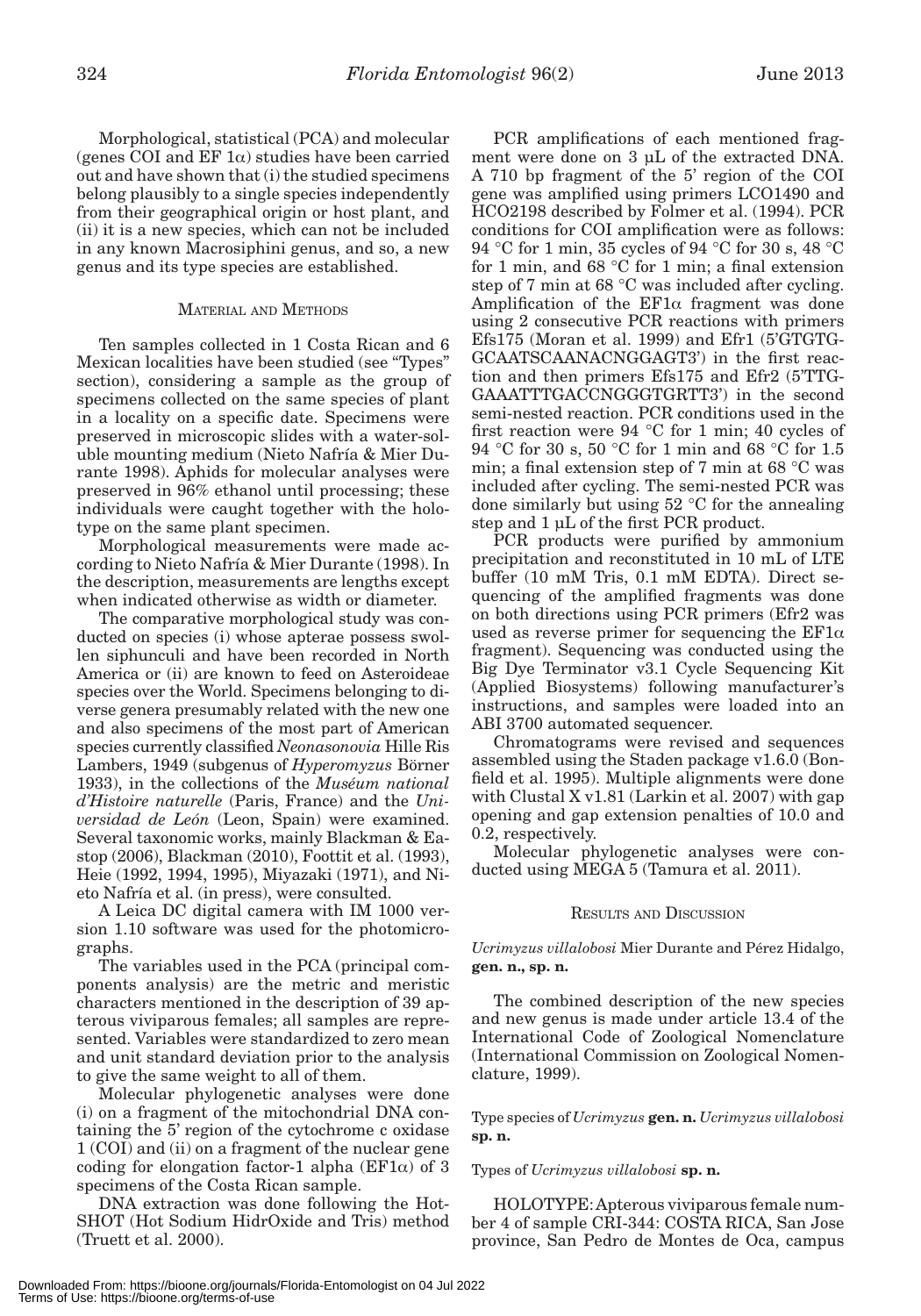de la Universidad de Costa Rica (1214 m), *Bidens pilosa*, 1-III-2008, Pérez Hidalgo *leg.*, *colección zoológica de la Universidad de León* [*CZULE*], Leon (Spain). Paratypes: 42 alate [al.] and 65 apterous [ap.] viviparous females (*CZULE*, *Muséum national d'Histoire naturelle*, Paris, France, and *Natural History Museum*, London, U. K.): 3 al. and 17 ap. caught at same time as the holotype; 2 al. and 2 ap., MEXICO, Aguas Calientes state, Pabellon de Arteaga (1904 m), *Schkuhria anthemoidea*, 7-IX-1981, Adame *leg.*; 4 al. and 2 ap., MEXICO, Durango state, El Salto (ouest) (2600 m), *Bidens* sp., 18-X-1980, Remaudière & Peña Martínez *leg.*; 1 al., MEXICO, Mexico state, Chapingo, *Bidens pilosa* (2250 m)*,* 18-IX-1979, Remaudière *leg*.; 4 al. and 2 ap., MEXICO, Guanajuato state, San Miguel de Allende (2000 m), 8-X-1980, Remaudière & Peña Martínez *leg.*; 1 ap., MEXICO, Durango state, Durango (10 km west) (2200 m), *Senecio* sp., 17-X-1980, Remaudière & Peña Martínez *leg*.; 1 ap., MEXICO, Durango state, Durango (10 km west) (2200 m), *Stevia* sp., 17-X-1980, Remaudière & Peña Martínez *leg*.; 2 al. and 11 ap., MEXICO, Queretaro state, Caderyta (2010 m), *Schkuhria virgata*, 7-X-1980; 26 al. and 29 ap., MEXICO, Veracruz state, Cumbres de Maltrata (ouest Santa Rosa) (1750 m), *Bidens* sp., 28-IV-1979, Remaudière *leg*..

# Etymologies and Genus Name Gender

*Ucrimyzus* is a noun formed with "UCR" and "*myzus*" plus the thematic vowel "i" to facilitate pronunciation. "UCR" is the acronym of *Universidad de Costa Rica*, the former University in Costa Rica, and "*myzus*" forms part of the name of many aphid genera that present more or less close similarities to *Myzus*. The gender of *Ucrimyzus*  is masculine following the gender of *Myzus*. The specific name *villalobosi* is a noun in apposition in case genitive, in gratitude to William Villalobos Muller (University of Costa Rica) for his work improving the Costa Rican aphid fauna knowledge.

Apterous Viviparous Females. Fig. 1. Based on 66 Specimens.

Color in life dull pale green, with yellowish appendages and siphunculi. Body 1.65-2.45 mm including cauda.

Head. Pale-brown; cuticular ornamentation reduced to fine and scattered striae. Frontal margin undulated and frontal tubercles rounded; lateral tubercles divergent and low, but bigger than the medial. Dorsal setae with rounded apex, 15- 17 μm and 0.42-0.70 times the basal diameter of the antennal segment III [henceforth D]; ventral setae pointed and similar in size. Ventral margin of the antennal socket with a striate protuberance. Antennae are 1.75-2.62 mm and 0.93-1.28

times the body length. Antennal segments I and II pale brown and delicately rugous on the inner margin. Antennal segment III 0.41-0.70 mm and 1.1-2.1 times IV, pale brown (on a proximal portion) to dark brown, with scales (ventrally on paler portion) and striae, blunt setae 7-15 μm and 0.2-0.6 times D, and 1-20 secondary sensoria with double-lined and non-ciliate margin placed in a ventral line of the basal third of the segment. Antennal segments IV to VI brown to dark brown and imbricated; IV, 0.25-0.50 mm; V, 0.23-0.37 mm; processus terminalis of VI 0.55-0.82 mm, 0.9-1.7 times antennal segment III and 5.3-8.2 times base, which is 0.09-0.12 mm. Rostrum as pigmented as head, smooth and reaching the hind coxae. Ultimate rostral segment triangular with straight margins, 0.12-0.14 mm, 1.8-2.9 times its basal diameter, 1.1-1.4 times base of the antennal segment VI and 1.1-1.3 times second tarsal segment of the hind legs; with 3-6 accessory setae, which are 12-20 μm and 0.50-0.66 times D.

Thorax. Membranous, very pale and with pale spiracular and inconspicuous intersegmental sclerites. Prothorax with 2 spinal and 2 pairs of marginal setae, similar to other dorsal setae in shape and size; spiracular apertures rounded and only slightly wider than those on the abdomen. Coxae, trochanters pale brown, femora basad pale brown and darkening to the apex, tibiae brown to dark brown, tarsi dark brown. Femur and tibia of the hind legs 0.58-0.81 and 0.97-1.50 mm, respectively. Second tarsal segment of hind legs 0.10-0.12 mm. Setae on femora scattered, blunt and short, those on hind legs are 12-18 μm and 0.41-0.60 times D. Setae on basal part of tibiae like the femoral ones, others are pointed and longer than those (20-25 μm and 0.61-1.0 times D). First tarsal segments with 3 setae.

Abdomen. Membranous, with small and unpigmented intersegmental and spiracular sclerites, pale but rugous postsiphuncular sclerites, and sometimes marginal sclerites on segments VII and VIII also pale and rugous or with spinules. Spiracular apertures subcircular to reniform. Papillae absent. Dorsal setae on anterior segments blunt, 8-10 per segment, 7-12 μm and 0.2-0.4 times D. Ventral setae pointed, more numerous and 12-30 μm. Abdominal segment VIII with 4-6 setae, 8-20 μm and 0.2-0.8 times D. Siphunculi asymmetrically swollen (outer edge is almost straight), with broad base and well-defined preapical incision and flange; 0.37-0.50 mm and 0.18-0.25 times body length; 4.7-5.3 times diameter at base (0.075-0.100 mm), 6.8-11.5 times diameter of peduncle at middle (0.03-0.07 mm) and 5.0-8.3 times greatest diameter of swollen part (0.06-0.09 mm); pigmented like femora and darkening apically; mostly smooth, with striae on incision and few striae or wrinkles on peduncle. Genital plate pale, with 2 discal and 6-12 posterior setae, all of them with pointed apex. Anal plate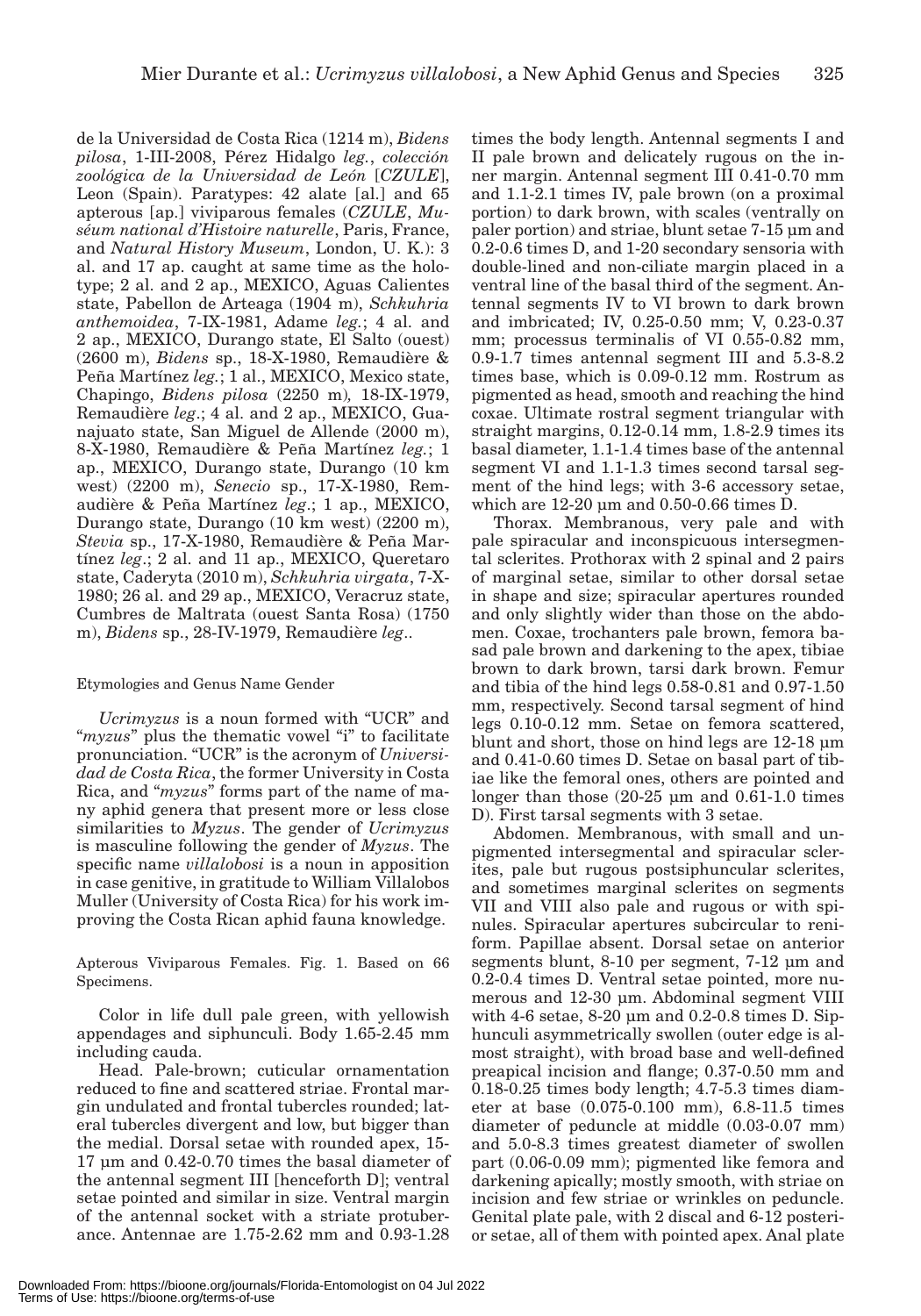

Fig. 1. Apterous viviparous female: A, habitus; B, head; C, III antennal segment; D, dorsal seta on III abdominal segment; E, setae on hind tibiae.

and cauda pale brown, paler than siphunculi. Cauda lanceolate, 0.21-0.34 mm, 1.6-2.6 times its basal width, 0.60-0.74 times the siphunculus, and carrying 5-7 fine, curved and pointed setae.

Alate Viviparous Females. Fig. 2. Based on 42 Specimens.

Identical to apterae in qualitative, metric and meristic features, including the ranges of these last two, except the following ones: those being properly alatae (e.g. pterothorax), slightly more pigmented legs and sometimes antennae, pale brown marginal and sometimes spiracular abdominal sclerites, and 25-43 scattered secondary sensoria on antennal segment IV, 5-19 aligned ones on segment IV and 0-2 on segment V. The wing venation is not noticeably.

Bionomics. Aphids of this species form dense colonies on the stems of plants of genera *Bidens*, *Schkuhria*, *Senecio* and *Stevia,* and perhaps of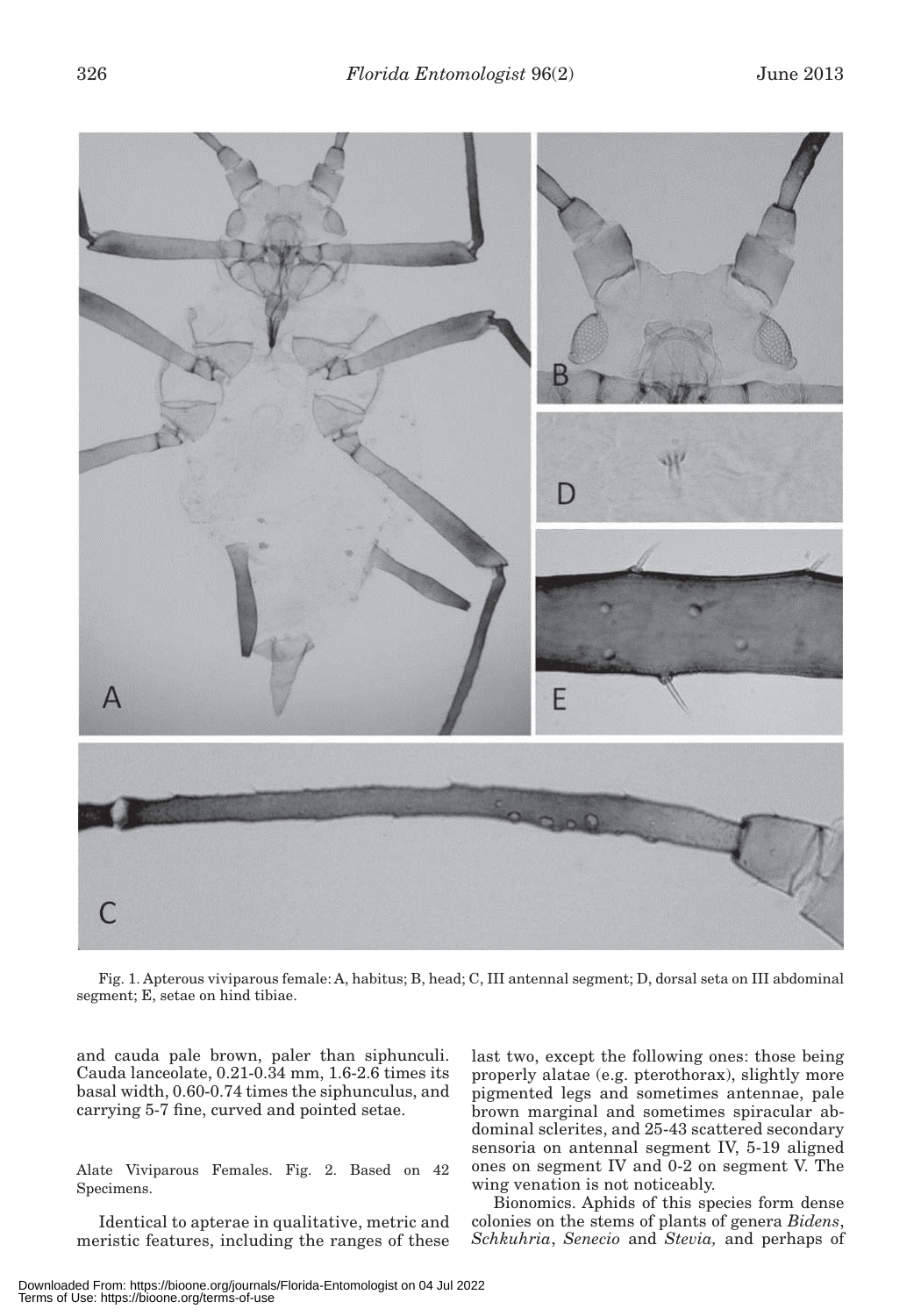

Fig. 2. Alate viviparous female: A, habitus; B, III antennal segment; C, IV and V antennal segments.

other species belonging to subfamily Asteroideae (Asteraceae). Nothing is known regarding host alternation or lack thereof.

# Geographical Distribution

Collection data from Costa Rica and high altitude localities in Central Mexico indicate that the species inhabits a great part of Mesoamerica, from Costa Rica to the Mexican state of Durango.

# Taxonomic Discussion

Principal Components Analysis. PCA summarizes multivariate data in a reduced number of dimensions which are linear combinations of the original variables.

The first 2 axes of the PCA represent 42.6% of the total variance (Fig. 3). Individuals from different Costa Rican and Mexican localities and caught on diverse host plants (belonging to genera *Bidens*, *Schkuhria*, *Senecio* and *Stevia*) are



Fig. 3. Plot of Principal Components Analysis (PCA) of apterous viviparous females of *Ucrymyzus villalobosi* **sp. n.** from Costa Rica ( $\bullet$ ) and Mexico ( $\circ$ ) recorded on different host-plant species.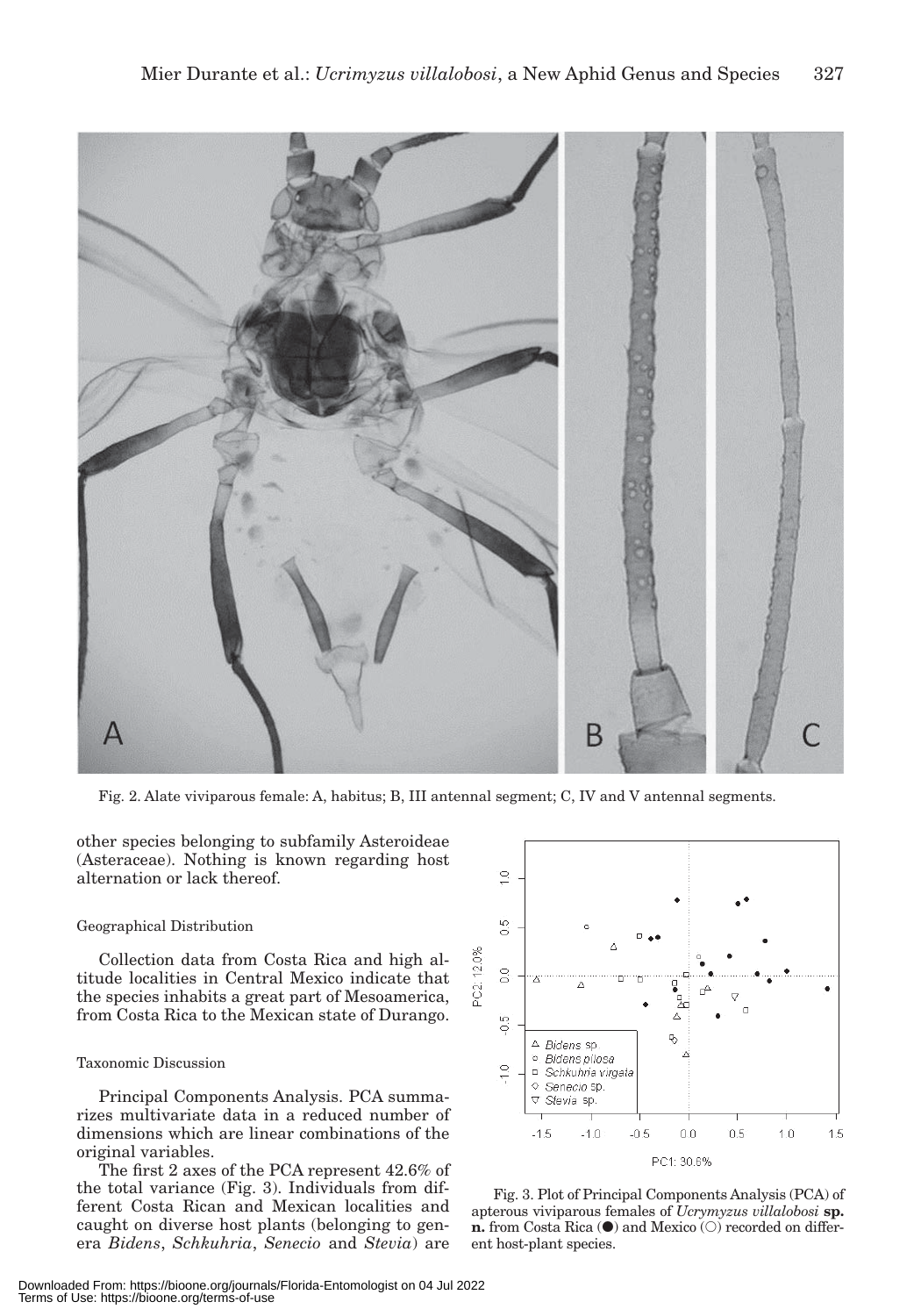shown intermixed with each other. This suggests that all individuals belong to a single species no matter their procendence or host plant. Remarkably, some individuals from Costa Rica, which were bigger than the others, scored high on the first axis, which was dominated by antennae, leg, siphunculus and cauda variables.

# Morphological Discussion

*Ucrimyzus* **gen. n.,** *Hyperomyzus* Börner, 1933, *Neoamphorophora* Mason, 1924 and *Utamphorophora* Knowlton, 1946 are the only American genera that belong to Macrosiphini (Aphididae, Aphidinae) with the following features: (i) asymmetrically swollen siphunculi without a reticulated apical section; (ii) smooth head; (iii) frons with divergent lateral tubercles and shallow sinus; (iv) ventral margin of the antennal socket with a protuberance and (v) pointed or rounded dorsal setae, never clavate like those of *Cryptomyzus* Oestlund, 1923; and (vi) short setae on appendages, never long and erected like those in *Decorosiphon* Börner, 1939.

*Neoamphorophora* and *Utamphorophora* differ conspicuously from *Ucrimyzus* **gen. n.** The *Neoamphorophora* apterous viviparous females have protruding frontomedial tubercle and a dorsoabdominal patch, and the alatae have dorsoabdominal cross bands. In *Utamphorophora*  the ultimate rostral segment is short-triangular (characteristic shape of grass-inhabiting aphids) with only 2 (infrequently 3 or 4) accessory setae.

Only *Hyperomyzus*, including subgenus *Neonasonovia*, presents features resembling those of the new genus: appearance and color of living apterae, smooth swollen siphunculi, cephalic cuticular ornamentation, frontal profile, secondary sensoria on several antennal segments of apterae. However, the prothoracic spiracular apertures are typically bigger than the abdominal ones in the subgenera of *Hyperomyzus*.

Many species of Macrosiphini live on plant species belonging to Asteraceae, including species of *Bidens*, *Schkuhria*, *Senecio* and *Stevia*. They are included in the keys (one per host plant genus) by Blackman & Eastop (2006). Since the characteristics exhibited by *U. villalobosi* **sp. n.** differ from those of the other Macrosiphini species, the identification keys were modified to include the new species (see annex 1).

# MOLECULAR RESULTS AND DISCUSSION

A 710 bp DNA fragment containing a portion of the mitochondrial COI gene was amplified through PCR from the 3 individual aphids analyzed. After removing primer sequences, useful sequences consisted of 658 nucleotides. Sequences for the 3 sampled aphids were identical so a single sequence was finally deposited in Genbank (accession number KC110893). The online identification engine available at the Barcode of Life Data Systems (BOLD) (Ratnasingham & Hebert 2007) using the COI species database, failed to find any record corresponding to any identified species that matched our sequence. After a BLASTN search against the non-redundant nucleotide database at the NCBI, sequences from different aphid genera of the tribe Macrosiphini, such as *Aulacorthum*, *Acyrthosiphon, Hyperomyzus, Macrosiphum, Nasonovia* and *Uroleucon* were most similar to our sequence (94-96% identical). Since the COI sequence from *U. villalobosi* **sp. n.** did not match any sequence available at the DNA barcode reference library, we must conclude that it corresponds to a species not represented in the database, which currently hosts sequences from near 300 species from 70 genera within the subfamily Aphidinae. Moreover, we were also unable to assign the new species to any previously described genus based on the COI sequence as both strict tree-based and best close match assignment criteria (Wilson et al. 2011) were not fulfilled. Phylogenetic reconstructions using a set of available sequences from different Macrosiphini representatives were not informative about the phylogenetic affiliation of *U. villalobosi* **sp. n.**, which grouped with *Delphiniobium hanla*, although with very low support, since they differed at 3.8% of the aligned positions (results not shown). This lack of resolution of COI for phylogeny inference is not surprising and it may be a weak phylogenetic signal compared with other markers as previously reported (Wilson 2010).

For the elongation factor-1 alpha gene fragment ( $EFA$ ) we obtained an identical sequence of 910 bp from the 3 analyzed individuals that was deposited in Genbank with accession number KC110894. Using sequences available for  $EFi\alpha$  at NCBI for different Macrosiphini species, a Maximum Likelihood tree, which included the sequence obtained for our species, was built (Fig. 4). Contrary to COI, phylogenetic analysis using  $E_{\text{F1}}$  did not support the grouping of *U. villalobosi* **sp. n.** with the only *Delphiniobium* sequence available in GenBank (excluded from the final analysis because of its shorter length), but rather it grouped within a highly supported clade formed by 3 groups of sequences. One group contained sequences from species of genera such as *Acyrthosiphon*, *Aulacorthum*, *Macrosiphum*, *Metopolophium* and *Sitobion*. A second group included sequences from *Nasonovia*, *Hyperomyzus* and *Obtusicauda*. A third group contained sequences from *Uroleucon* and *Macrosiphoniella* (see Fig. 4). *U. villalobosi* **sp. n.** occupied a somewhat intermediate position between the first 2 groups of this clade, grouping, albeit with low support, with either of them depending on the precise parameters or the algorithm used in phylogenetic inference.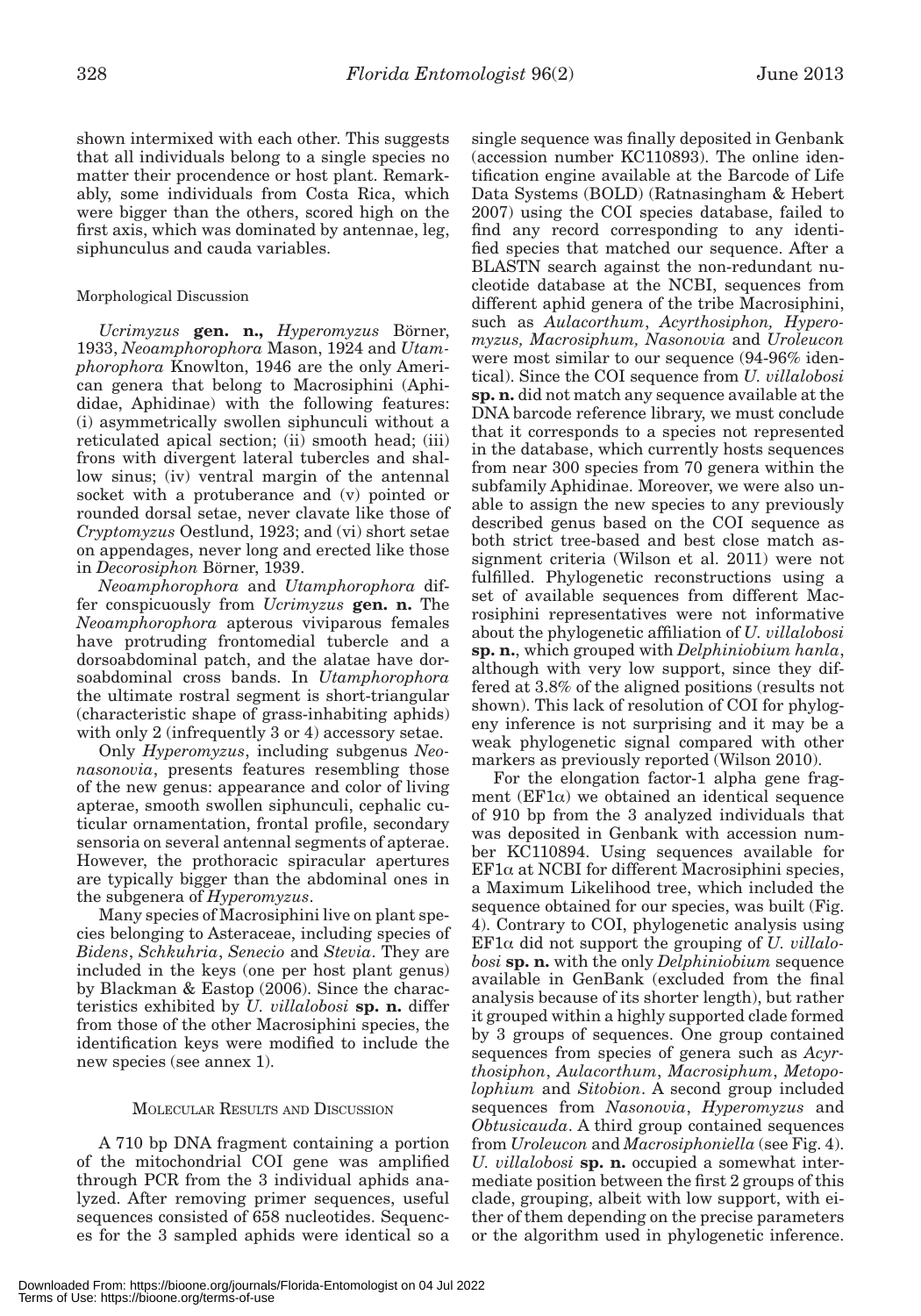

 $0.01$ 

Fig. 4. Maximum Likelihood tree obtained for  $EFA$  sequences from different Macrosophini species including *Ucrimyzus villalobosi* **sp. n.** (highlighted)*.* Sequences from aphid species other than *U. villalobosi* were obtained from the NCBI database and their accession numbers are indicated. A discrete Gamma distribution was used to model evolutionary rate differences among sites (5 categories (+*G*, parameter = 0.4096)). The rate variation model allowed for some sites to be evolutionarily invariable ([+*I*], 47.0010% sites). The tree is drawn to scale, with branch lengths measured in the number of substitutions per site. All positions containing gaps and missing data were eliminated leaving a total of 816 positions in the final dataset. Percentage bootstrap support values obtained after 200 replicates are indicated above branches when higher than 50%.

Interestingly, another new species sampled from the same region (Nieto Nafría et al. in press), also grouped within this clade but closer to the third group described above.

# **ACKNOWLEDGMENTS**

This research was supported in Costa Rica by the Spanish Agency for International Development Cooperation (AECID) (ref. D/010523/07). Partial support was also obtained from the project CGL2010-22043 from the Spanish Government to D. Martínez-Torres. J. M. Nieto Nafría wishes to thank the *Muséum national d'Historie naturelle* of Paris for the grant he received in February 2011. The authors express their gratitude to Prof. Georges Remaudière for his support during the study and for the critical reading of the manuscript, and also to Dr. Susan Halbert and other three anonymous reviewers for their constructive criticisms and suggestions.

#### REFERENCES CITED

- BLACKMAN, R. L. 2010. Aphids Aphidinae (Macrosiphini) *In* M. Wilson [ed.], Handbooks for Identification of British Insects, vol. 2, part 7. R. Entomol. Soc. by the Field Studies Council, London, UK. 414 pp.
- BLACKMAN, R. L., AND EASTOP, V. F. 2006. Aphids on the World's Herbaceous Plants and Shrubs; Volume 1,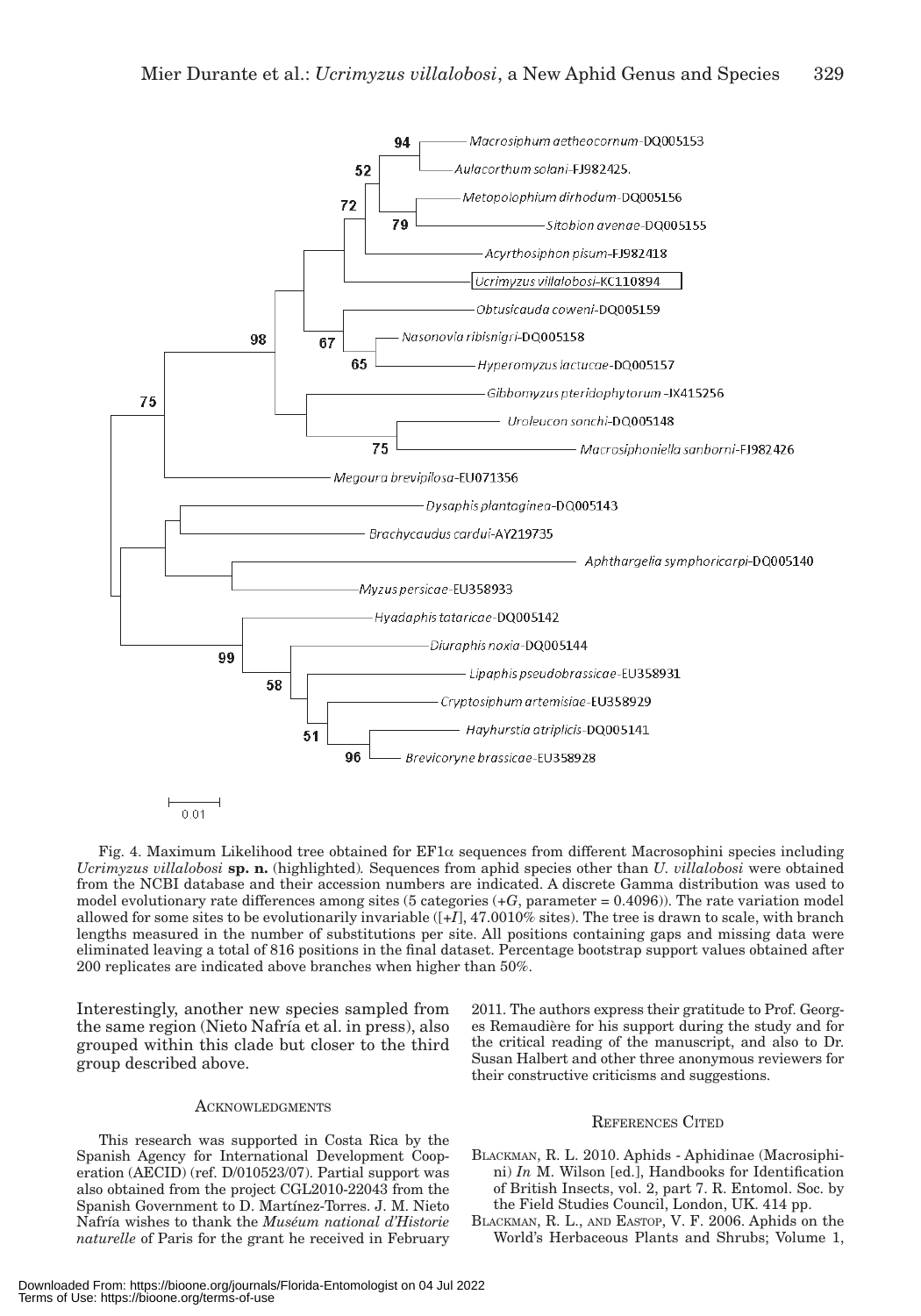Host Lists and Keys; Volume 2, The aphids. J. Wiley and Sons, Chichester, United Kingdom. 8 + 1439 pp.

- BONFIELD, J. K., SMITH, K. F., AND STADEN, R. 1995. A new DNA sequence assembly program. Nucleic Acids Res. 23: 4992-4999.
- FOLMER, O., BLACK, M., HOEH, W., LUTZ, R., AND VRIJEN-HOEK, R. 1994. DNA primers for amplification of mitochondrial cytochrome *c* oxidase subunit I from diverse metazoan invertebrates. Mol. Marine Biol. Biotechnol. 3: 294-299.
- FOOTTIT, R. G., AND RICHARDS, W. R. 1993. The genera of the aphids of Canada; Homoptera: Aphidoidea and Phylloxeroidea *In* The Insects and Arachnids of Canada, part 22. Agriculture Canada, Ottawa, Canada. 766 pp.
- HEIE, O. E. 1992. The Aphidoidea (Hemiptera) of Fennoscandia and Denmark. IV. Family Aphididae: Part 1 of the tribe Macrosiphini of subfamily Aphidinae. Fauna Entomol. Scandinavica 25: 1-190.
- HEIE, O. E. 1994. The Aphidoidea (Hemiptera) of Fennoscandia and Denmark. V. Family Aphididae: Part 2 of the tribe Macrosiphini. Fauna Entomol. Scandinavica 28: 1-241.
- HEIE, O. E. 1995. The Aphidoidea (Hemiptera) of Fennoscandia and Denmark. VI. Family Aphididae: Part 3 of the tribe Macrosiphini of subfamily Aphidinae, and family Lachnidae. Fauna Entomol. Scandinavica 31: 1-217.
- INTERNATIONAL COMMISSION ON ZOOLOGICAL NOMENCLATURE. 1999. International Code of Zoological Nomenclature. 4th edition. - Spanish version: Código Internacional de Nomenclatura Zoológica, cuarta edición; 2000. Consejo Superior de Investigaciones Científicas and Sociedad de Amigos del Museo Nacional de Ciencias Naturales, Madrid, Spain. 156 pp.
- LARKIN, M. A., BLACKSHIELDS, G., BROWN, N. P., CHENNA, R., MCGETTIGAN, P. A., MCWILLIAM, H., VALENTIN, F., WALLACE, I. M., WILM, A., LOPEZ, R., THOMPSON, J. D., GIBSON, T. J., AND HIGGINS, D. G. 2007. Clustal W and Clustal X version 2.0. Bioinformatics 23: 2947-2948.
- MIYAZAKI, M. 1971. A revision of the tribe Macrosiphini of Japan (Homoptera: Aphididae, Aphidinae). Insecta Matsumurana (N.S.) 34(1): 1-247.
- MORAN, N. A., KAPLAN, M. E., GELSEY, M. J., MURPHY, T. G., AND SCHOLES, E. A. 1999. Phylogenetics and evolution of the aphid genus *Uroleucon* based on mitochondrial and nuclear DNA sequences. Syst. Entomol. 24: 85-93.
- NIETO NAFRÍA, J. M., AND MIER DURANTE, M. P. 1998. Hemiptera Aphididae I *In* M. A. Ramos et al. [ed.], Fauna Ibérica, vol. 11. Museo Nacional de Ciencias Naturales (CSIC). Madrid, Spain. 424 pp.
- NIETO NAFRÍA, J. M., PÉREZ HIDALGO, N., MARTÍNEZ-TOR-RES, D., AND VILLALOBOS MULLER, W. (in press). A new aphid genus and species (Hemiptera, Aphididae, Macrosiphini) living on ferns in Costa Rica and Mexico. Canadian Entomol.
- RATNASINGHAM, S., AND HEBERT, P. D. N. 2007. BOLD: the barcode of life data system (www.barcodinglife.org). Mol. Ecol. Notes 7: 355-364.
- TAMURA, K., PETERSON, D., PETERSON, N., STECHER, G., NEI, M., AND KUMAR, S. 2011. MEGA5: Molecular evolutionary genetics analysis using maximum likelihood, evolutionary distance, and maximum parsimony methods. Mol. Biol. Evol. 28: 2731-2739.
- TRUETT, A. A., WALKER, J. A., WARMAN, M. L., TRUETT, G. E., HEEGER, P., AND MYNATT, R. L. 2000. Preparation of PCR-quality mouse genomic DNA with hot sodium hydroxide and tris (HotSHOT). BioTechniques 29(1): 52-53.
- VILLALOBOS MULLER, W., PÉREZ HIDALGO, N., MIER DURAN-TE, M. P., AND NIETO NAFRÍA, J. M. 2010. Aphididae (Hemiptera: Sternorrhyncha) from Costa Rica, with new records for Central America. Bol. Asoc. Española Entomol. 34(1-2): 145-182.
- WILSON, J. J. 2010. Assessing the value of DNA barcodes and other priority gene regions for molecular phylogenetics of Lepidoptera. PLoS ONE, 5(5): e10525.
- WILSON, J. J., ROUGERIE, R., SHONFELD, J., JANZEN, D., HALLWACHS, W., KITCHING, I., HAXAIRE, J., HAJIBABAEI, M., AND HEBERT, P. D. N. 2011. When species matches are unavailable are DNA barcodes correctly assigned to higher taxa? An assessment using sphingid moths. BMC Ecology 11: 18.